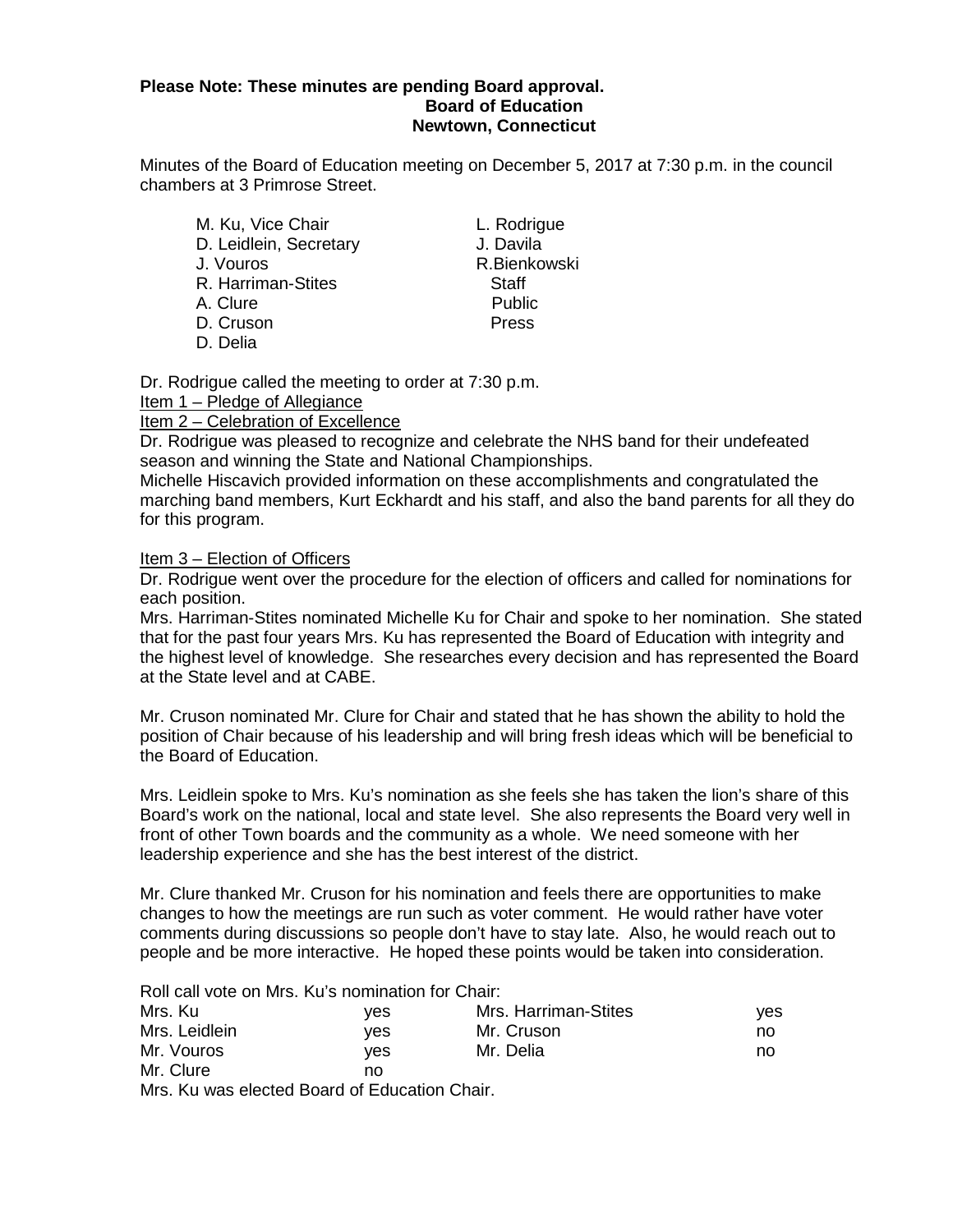Board of Education **Contract Contract Contract Contract Contract Contract Contract Contract Contract Contract Contract Contract Contract Contract Contract Contract Contract Contract Contract Contract Contract Contract Cont** 

Mrs. Ku nominated Rebekah Harriman-Stites for Vice Chair and stated that in her two years as a Board member she has become an experienced and knowledgeable member and has dedicated her commitment to the Board. She is on various committees such as the Climate and Culture Committee and the Policy Committee. She speaks clearly to her position and is professional, organized, prepared and she trusts her to represent the Board in the best way.

| Roll call vote on Mrs. Harriman-Stites nomination for Vice Chair: |      |                      |     |
|-------------------------------------------------------------------|------|----------------------|-----|
| Mrs. Ku                                                           | ves  | Mrs. Harriman-Stites | ves |
| Mrs. Leidlein                                                     | ves  | Mr. Cruson           | no  |
| Mr. Vouros                                                        | ves. | Mr. Delia            | no  |
| Mr. Clure                                                         | no   |                      |     |

Mrs. Harriman-Stites was elected Vice Chair.

Mr. Clure nominated Dan Cruson for Secretary and feels that he has gained the support of the Town by being elected to the Board of Education. He has served for a year-and-a-half and has worked on various committees including the Transportation Committee. He feels his balance of different thoughts and ideas will be effective. He is also the quickest person to respond to community inquiries and he feels he will do a terrific job.

Mrs. Leidlein spoke to Mrs. Harriman-Stites' nomination and feels she has the interest of the community at heart, has worked tirelessly on sub committees, and is the best candidate for Vice Chair.

Mr. Delia spoke on behalf of Mr. Cruson's nomination and felt it was important for the Board to be unified. He brings a lot to the table and is an excellent choice for this position. Mrs. Leidlein supported Mr. Cruson's nomination for secretary and noted that he is one of the first who responds to emails. He is organized, honest and forthright and would represent the Board very well.

Mrs. Ku was also in favor of Mr. Cruson for secretary because he an objectivity to his position. He does research on any statements he makes and she respects that. Mrs. Harriman-Stites also supports Mr. Cruson. He is a thoughtful person and is in communication with the public. He is perfect for this leadership role.

Roll call vote for Mr. Cruson for Secretary: Everyone voted yes. Mr. Cruson was elected Secretary.

Dr. Rodrigue turned the meeting over to Mrs. Ku who thanked Dr. Rodrigue and congratulated the new officers.

#### Item 4 – Consent Agenda

MOTION: Mr. Cruson moved that the Board of Education approve the consent agenda which includes the donation to Sandy Hook School. Mrs. Leidlein seconded. Motion passes unanimously.

#### Item 5 – Public Participation

Dan Honan, 60A Main Street, congratulated the officers and, as a member of the Legislative Council, looks forward to working with them.

Dan Rosenthal, 9 Megan Circle, congratulated the new leadership and the Board of Education and was looking forward to working with them.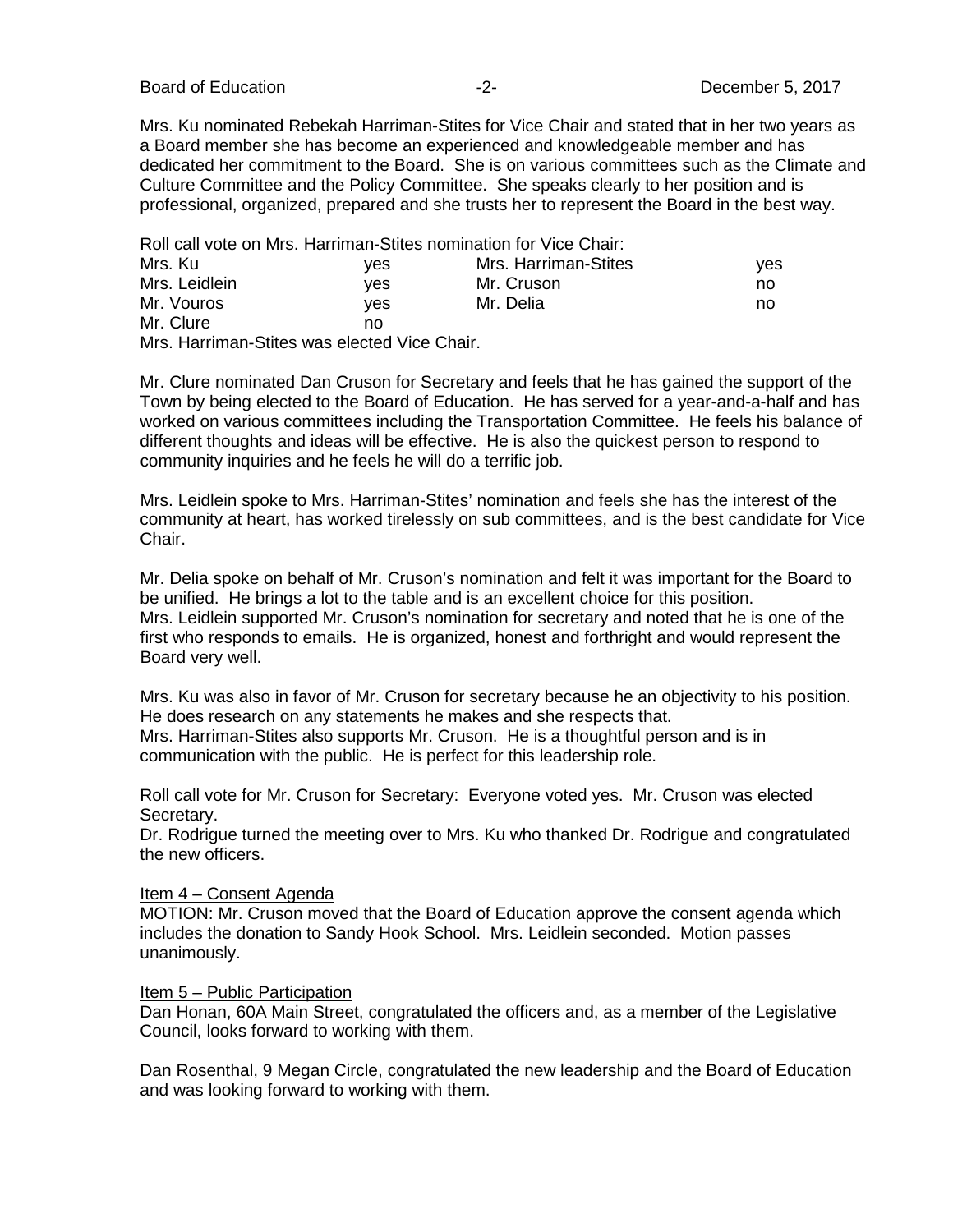#### Item 6- Reports

Chair Report: Mrs. Ku said the Board will need to think about committee formations which will be discussed at a future meeting.

Superintendent's Report: Dr. Rodrigue said that the Transportation Task Force will reconvene on December 11. We have had better transportation times and expect to be able to use Old Farm Road for the Reed buses which will bring them directly to the back of the school. She has communicated to families and staff for the 12/14 anniversary which will remain a quiet and reflective day. She and Mr. Rosenthal contacted the press requesting them to be respectful of that day. She has met with the leadership on the budget and will be responsive to the State budget. Two cable shows have been produced so far this year.

Mrs. Leidlein thanked Dr. Rodrigue for her diligence with the transportation concerns to find alternatives for the schools.

#### Committee Reports;

Mr. Vouros reported that the Curriculum and Instruction Committee met briefly. HR spoke about the percentage of teacher turnover. The second portion was to talk about NGSS and how we are proceeding.

Mr. Delia asked if teachers were getting trained in NGSS.

Mrs. Davila said she has a four-year transitional plan which began two years ago and includes a committee comprised of those in the science field who have received training. We moved into training administrators through CREC and we have two STEM coaches on staff who were trained and provide staff workshops.

Mrs. Ku reported on the Policy Committee which has continued to review student policies, Title One engagement and Board social media engagement. She mentioned having a possible retreat regarding bylaws of the board.

#### Student Reports:

Rory Edwards congratulated the Board officers. Yesterday marked Computer Science Education Week at the high school.

Talia Hankin: There will be high school winter concerts held at Reed the next two weeks. Rory: The Nutcracker Ballet with some of our high schools students will be performed at Danbury High School.

Talia: Senior De-stress Day is December 13.

Rory: Winter sports began this week which includes basketball, ice hockey, indoor track and weight lifting.

Talia: November 30 was Best Buddies student day which is the biggest club at the high school.

High School Auditorium Report:

Ms. Hiscavich reported that last week the speakers were up and running with lighting almost complete, rigging was going in and the curtain will be back next week. Phase 2 is on schedule and we are on track for the Gala Concert on January 5.

Mr. Vouros asked about the cement floor.

Ms. Hiscavich sent photos to Dr. Rodrigue and Mr. Bienkowski. The floor looks bad and there are cracks that have to be rectified.

Dr. Rodrigue said whatever solution is decided we do not want to pull the chairs out to do the floor repairs. We are holding their money at this time.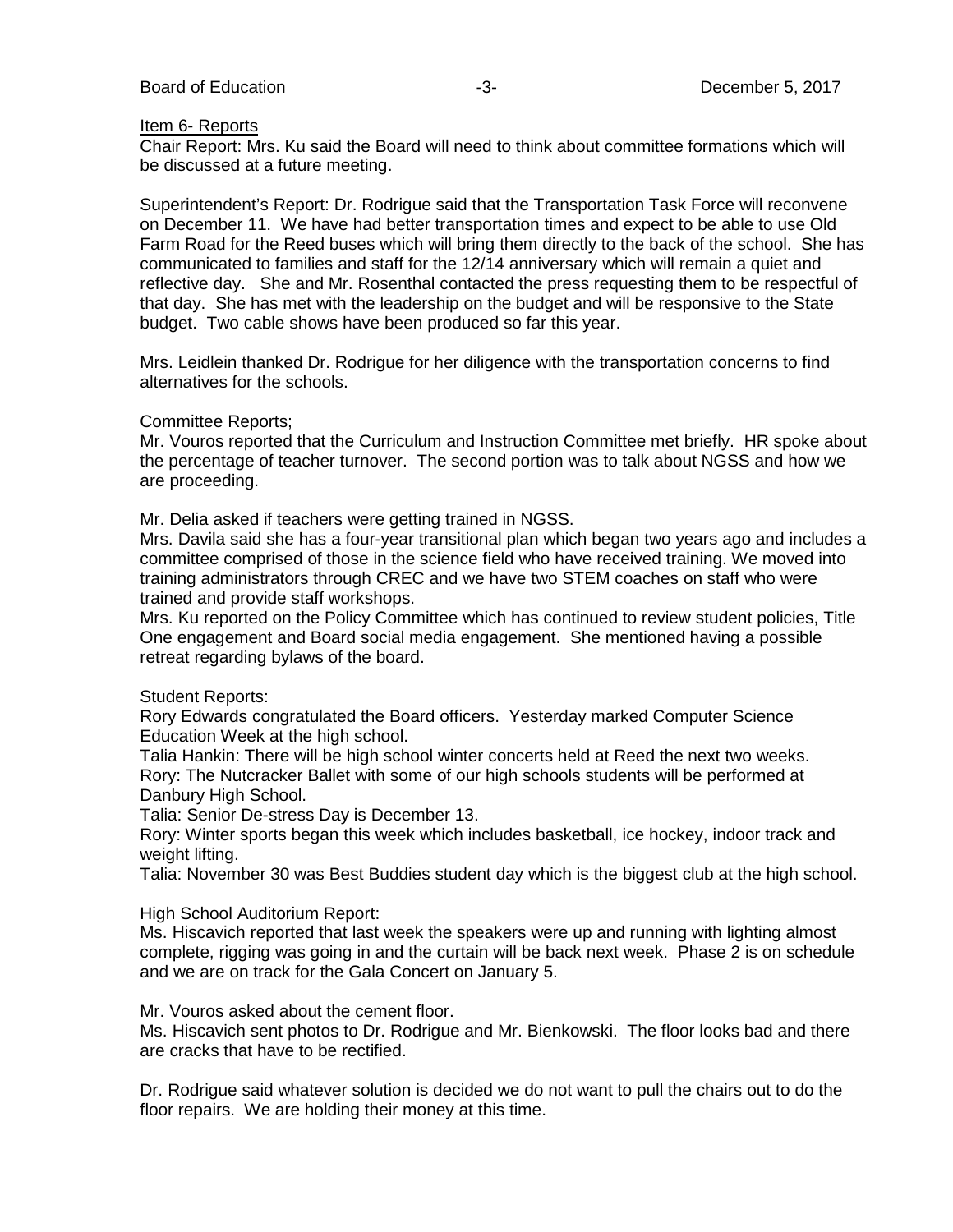Mrs. Harriman-Stites asked if there was a structural concern with the cracks and if someone looking at that.

Dr. Rodrigue said most of it is esthetic with staining and roll marks. The majority of the issues are the lack of care when they laid it down in terms of protective covering.

Ms. Hiscavich said they sealed the floor before they removed that stains. As they tried to grind them down it caused more staining.

Mrs. Harriman-Stites asked who was managing the process of ensuring that we don't make the final payment before it's done. She wants to make sure someone looks at it to close it out and that we aren't paying more for a damaged product.

Mr. Bienkowski said Public Building & Site will have the final say. He will touch base with Bob tomorrow. Under the construction contract the contractor is probably entitled to certain amounts of payment. A reasonable amount would be withheld for the flaws. Bob Mitchell can answer the contractual questions.

Mr. Clure asked who was managing the project to make sure they are fixed. Mr. Bienkowski said the Town attorney was brought in for the site visit and problems were identified. He doesn't know what his direction was to the First Selectman.

Dr. Rodrigue said we have had multiple meetings with Mrs. Llodra, the Town attorney, Dan Rosenthal, Newfield Construction, and Bob Mitchell. Part of the process was to look at the issue with the structure and all were identified as esthetics. The solution isn't easy because the cement is set and we don't want to pull the chairs out.

Mr. Rosenthal said he was at the last meeting with everyone and the issues are cosmetic. Concrete was sealed with the staining. He doesn't think removing the seats is the right action. Holding back the payment discussion is to decide how to rectify the problem.

Item 7 – Old Business

Policy 1250 Community Relations – Visits to Schools

MOTION: Mr. Cruson moved that the Board of Education approve Policy 1250. Mrs. Leidlein seconded. Motion passes unanimously.

Item 8 – New Business

First Read Policy 3541 Transportation – Student Walkers Mrs. Ku said this was brought forward to address students who are walking home from school. She asked members to send her any questions.

Mr. Clure was curious of the walking distance for K-8 as one mile and asked how we compared to other districts.

Dr. Rodrigue said the walking distance refers to the distance a bus travels to pick up each student. She did speak to legal counsel about this. There have never been any specified miles in the current policy.

Mr. Clure asked if we wanted to look at having a separate one for elementary schools instead of with the other grade levels.

Dr. Rodrigue said this was just formalizing a policy for K-8 students.

Mrs. Harriman-Stites said two items came up regarding this policy. One was the change in our transportation system with the shuttles and children from Reed going to elementary schools which brought up a concern about students being allowed to be walkers from Hawley School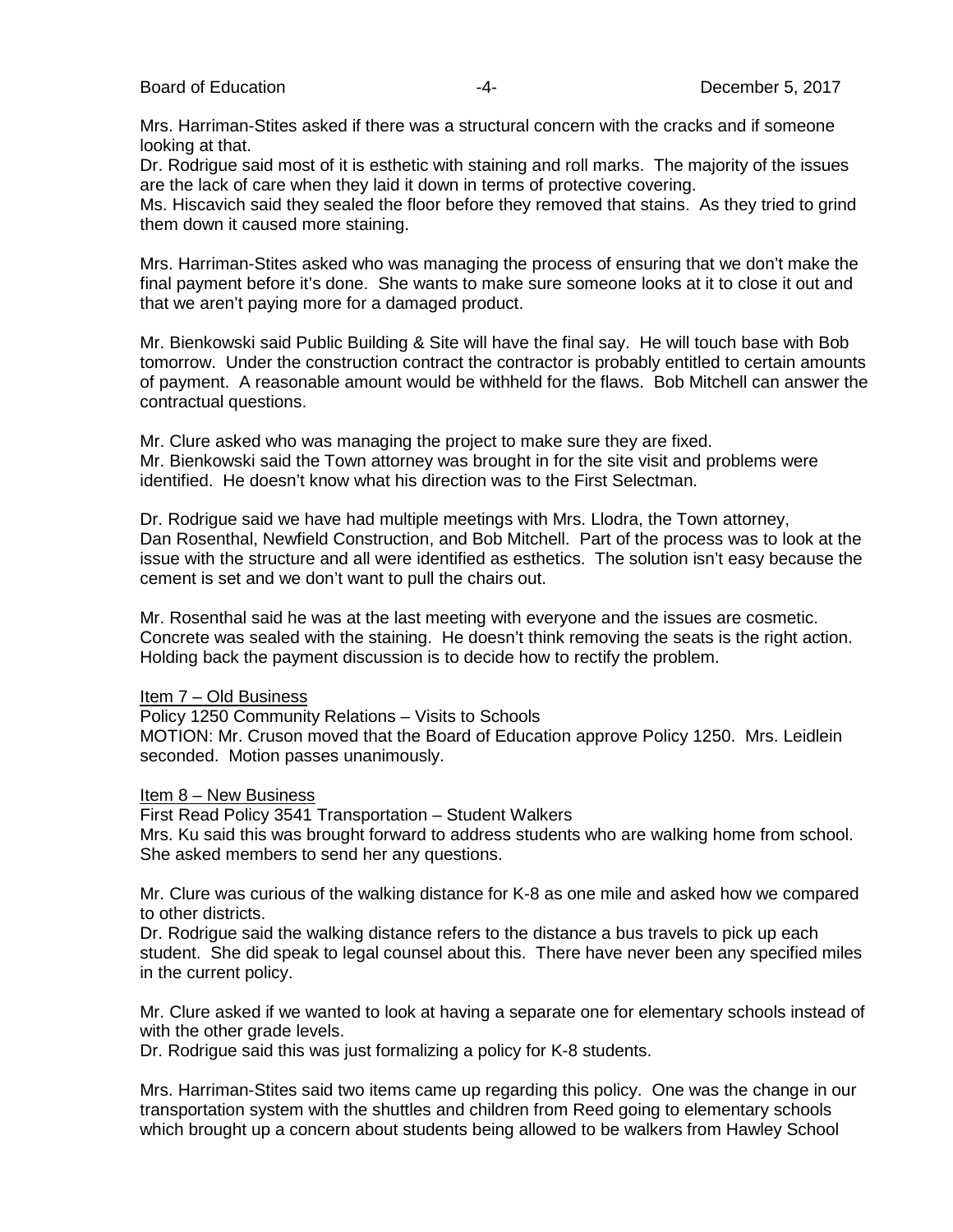and the responsibility around that. The other was regarding the middle school students being able to walk home but there was no guidance or procedure on this practice.

Minutes of November 21, 2017

MOTION: Mrs. Leidlein moved that the Board of Education approve the minutes of November 21, 2017. Mr. Cruson seconded. Vote: 6 ayes, 1 abstained (Mr. Delia)

Item 9 – Public Participation Motion: Mrs. Leidlein moved to adjourn. Mr. Cruson seconded. Motion passes unanimously.

Item 10 – Adjournment The meeting adjourned at 9:03 p.m.

Respectfully submitted:

\_\_\_\_\_\_\_\_\_\_\_\_\_\_\_\_\_\_\_\_\_\_\_\_\_\_\_\_\_\_\_\_\_\_\_\_\_\_ Daniel J. Cruson, Jr **Secretary**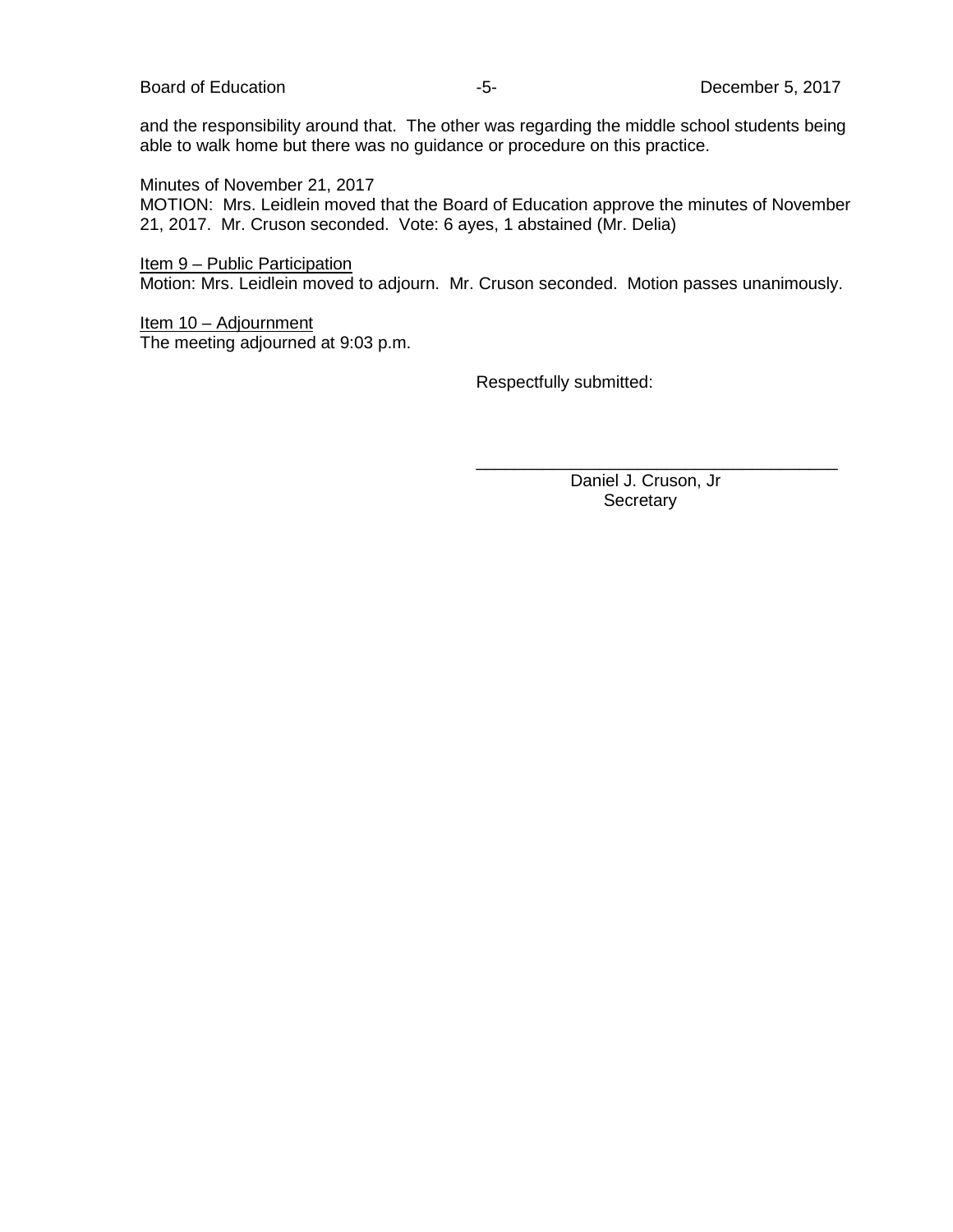

## #21646572# 10412070401 350993518504#

I FORETTI CONSULTINGUAL DISTINTIBURE SI LIBIT INTER ETTIN CHITE BORI TOURI

Interested in receiving payments electronically? **Visit us at PAYELECTRONIC.COM**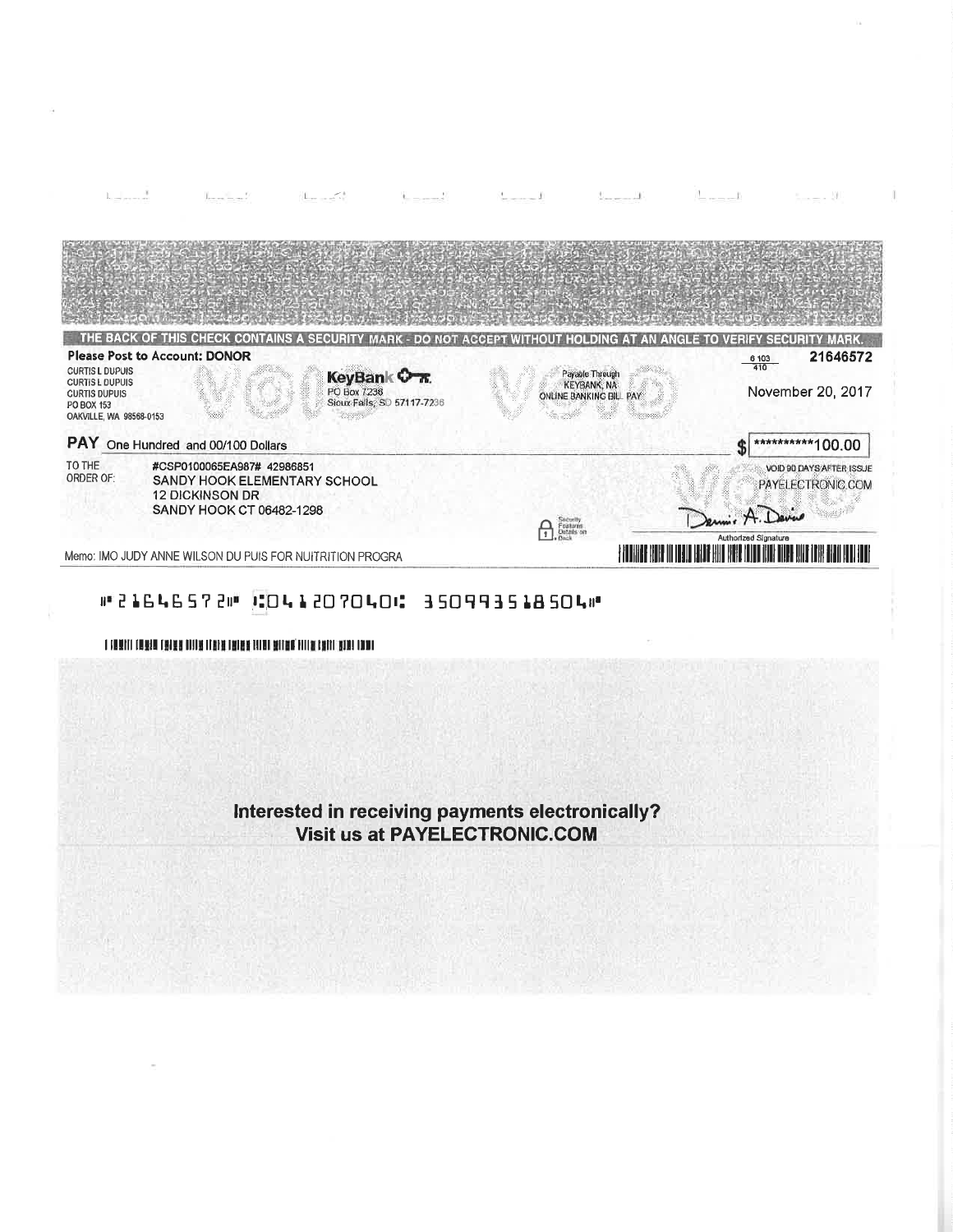## **Visits to the Schools**

The Board of Education and staff of the school district welcome and strongly encourage members of the community and other interested persons to visit the schools. Such visits shall be regarded as expressions of interest in school affairs and/or efforts to become informed about school programs and activities.

The Superintendent shall establish regulations which:

- 1. Encourage school visitations.
- 2. Provide for appropriate hospitality for visitors.
- 3. Ensure that public visits will not hinder the educational program.
- 4. Require all visitors to register in the principal's office upon arrival at the school.
- 5. Ensure student safety.
- 6. To preserve the security of the schools, all visitors must check in at the security kiosk and/or main office where they shall be given whatever information or assistance is required. All visitors are required to follow current district security protocol.

Visits to individual classrooms during instructional time shall be permitted only with the Principal's and teacher's prior (no drop-ins) approval. Such visits shall not be permitted if their duration or frequency interferes with the delivery of instruction or disrupts the normal school environment. When a visit involves a conference with a teacher or the Principal, an appointment should be scheduled during non-instructional time.

Since continuity in classrooms is often difficult to achieve and maintain, while visiting in a classroom, a visitor must not interrupt the class in any way, nor speak to (unless invited to do so) or disturb the students or teacher.

Although Board of Education members are encouraged to visit schools independently, they have authority only in regularly called meetings of the Board of Education, or when delegated specific tasks by specific Board of Education action.

The Superintendent, working with building administrators, shall develop and implement procedures regarding campus visitors who are identified as sex offenders. These procedures shall address (1) parental rights; (2) escort by District personnel; (3) access to common areas of the campus; (4) access to classrooms; (5) drop off and release of students; (6) eligibility to serve as volunteers; and (7) any other relevant issues.

The Principal or his/her designee shall have complete authority to exclude from the school premises any persons whom he/she has reason to believe are disrupting the educational programs in the classroom or in the school, are disturbing the teachers or students on the premises, or whom the Principal believes are on the premises for the purposes of committing an illegal act. Such instances shall be reported to the Superintendent.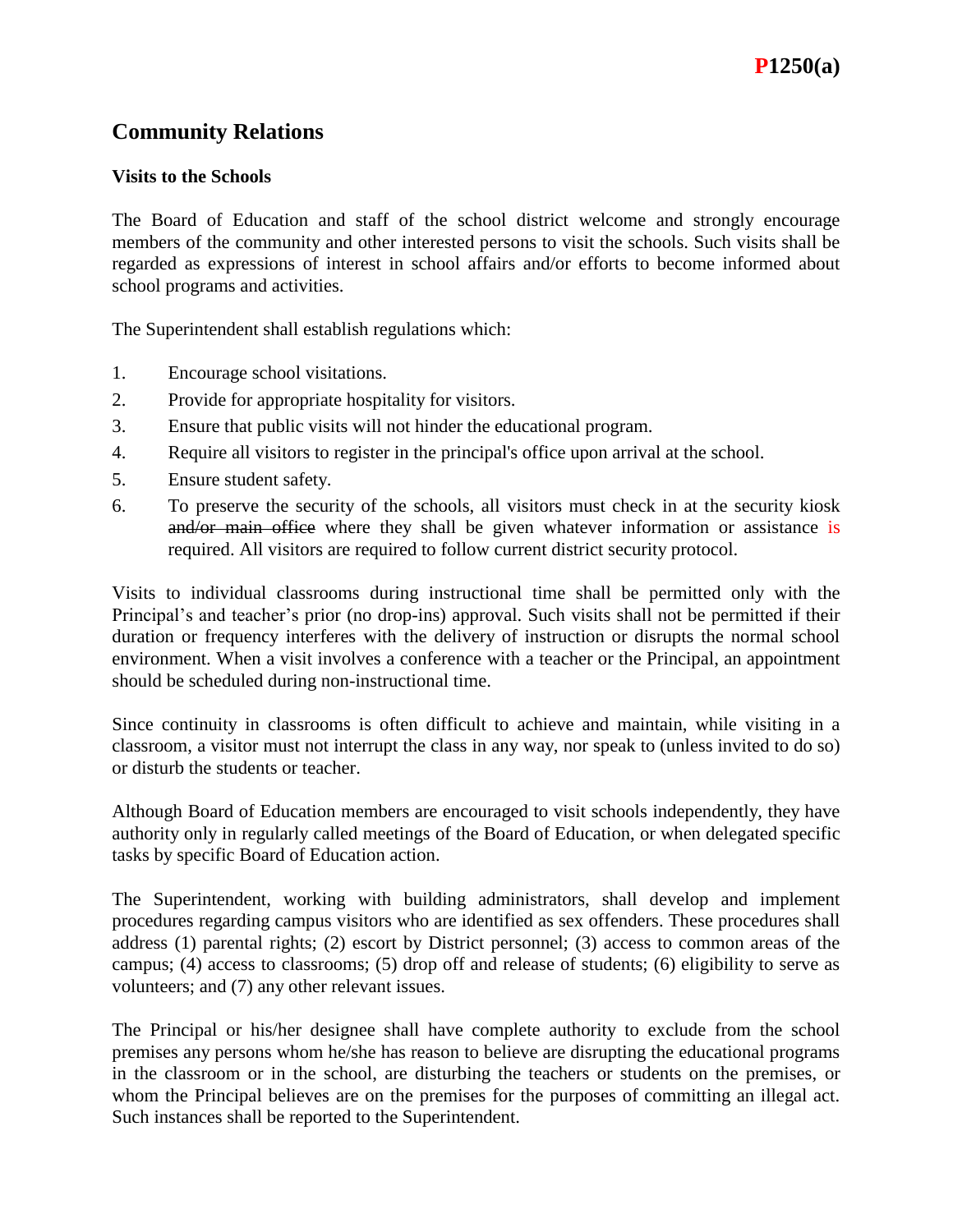## **Visits to the Schools** (continued)

## **Classroom Observations:**

When determining whether to approve a request to visit and/or observe student programs the Principal or his/her designee shall consider such factors as (1) the frequency of visits; (2) the duration of the visit; (3) the number of visitors involved; (4) the effect of the visit on a particular class or activity; (5) the age of the students; (6) the nature of the class or programs; (7) the potential for disclosure of confidential personally identifiable student information; (8) whether the visitor has a legitimate educational interest in visiting the school; and (9) any safety risk to students and school staff. The following guidelines shall be followed:

- 1. If the visitor wishes to observe a classroom, the time will be arranged in advance after the Principal has conferred with the teacher. The Principal has the discretion to limit, or refuse, requests for visits and/or observations of student programs in light of the above criteria.
- 2. If the purpose of the classroom visitation is to observe learning and teaching activities, the visitor may be asked to confer with the teacher before and after the observation to enhance understanding of the activities.
- 3. The Principal may withhold approval if particular events such as testing would be adversely affected by a visit. Similarly, if a visitor's presence becomes disruptive, the Principal may withdraw approval, In either case, the Principal will give reasons for the action; and
- 4. If a dispute arises regarding limitations upon or withholding of approval for visits:
	- a. The visitor will first discuss the matter with the Principal;
	- b. If it is not satisfactorily resolved, the visitor may request a meeting with the Superintendent or designee.
	- c. The Superintendent or designee will promptly meet with the visitor, investigate the dispute and render a written decision. The written decision will indicate that the visitor may appeal to the Board of Education to review the limitations imposed.

For purposes of this policy, the term "observer" means either a parent or guardian, or a third party, such as an evaluator, who has been asked to observe a specific student at a parent or guardian's request. A parent or guardian's right to observe extends only to his/her child.

All observations must be scheduled in advance, in order to limit disruption to the educational process. The parent shall inform the school principal who the observer will be, and the school principal or his/her designee will work with the observer to schedule a mutually convenient time for the observation. All observations shall be limited to one half hour (30 minutes). If the observer has a legitimate reason for needing additional observation time, such request shall be made in advance, and the building principal shall have the discretion to grant such request.

In order to avoid disruption of the classroom environment, the number of people observing a student at any one time shall be limited to two persons. In addition, a school staff person will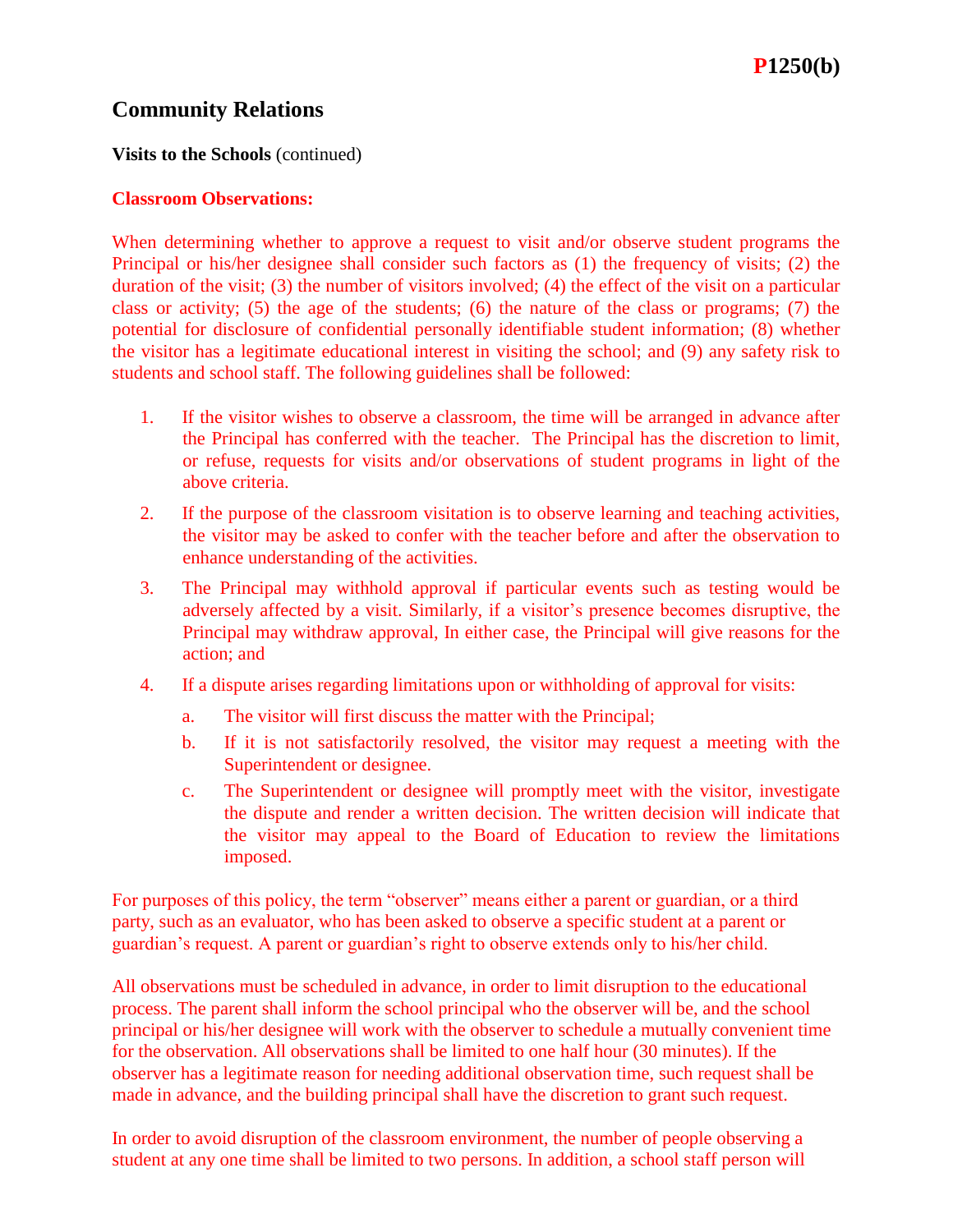**Visits to the Schools** (continued)

## **Classroom Observations** (continued)

accompany the observer(s) at all times during the course of the observation. The observer(s) shall report to the main office and sign in upon arrival, and wait in the main office for the staff person who will accompany the observer. The observer(s) must wear a visitor's badge at all times while inside the school building.

The Board expects that observers will be respectful of the instruction that is occurring in the classroom. Observers must turn off all cellphones, sit quietly, and not engage the students in conversation. If at any point, the observation becomes disruptive to the educational process, the school staff may end the evaluation. Once the observation has concluded, the observer(s) shall sign out in the main office and leave school grounds, unless she/he has other legitimate business at the school.

An observer should not expect to conference with teachers before, during or after the observation, as the teacher has responsibilities for a classroom full of students. Instead, the parent or guardian may make a separate appointment to meet with the teacher at another time.

Any reports generated concerning observations of children in school may not contain any personally identifiable information concerning other students present in the classroom at the time of the observation. Observation reports concerning children do not constitute teacher or staff evaluations.

Legal Reference: Connecticut General Statutes

53a-185 Loitering in or about school grounds: Class C misdemeanor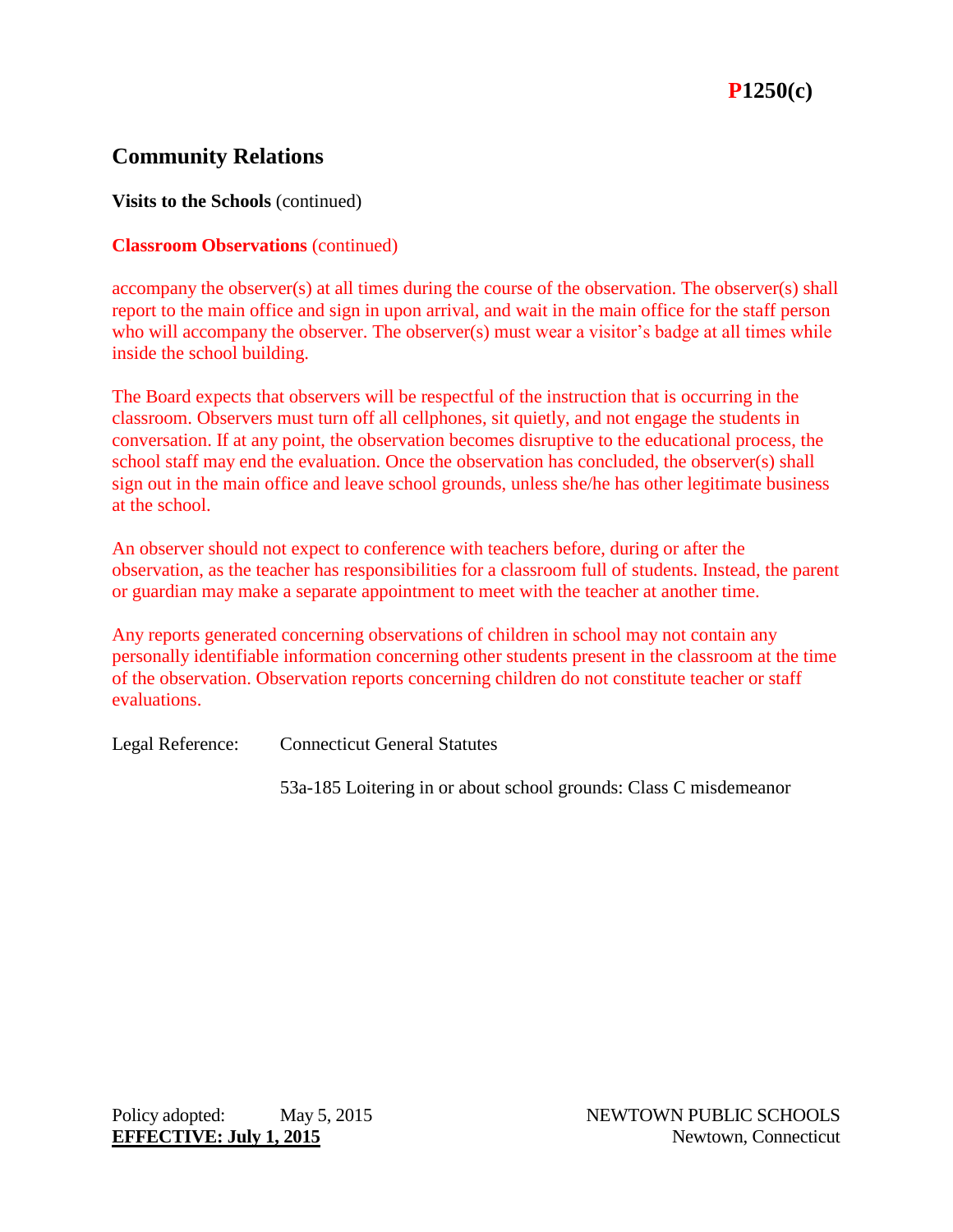## R**1250(a)**

## **Community Relations**

## **Visits to the Schools**

## **Visitor Protocols**

## **Definition**

## **For the purposes of this administrative regulation a visitor shall be defined as any person entering a school facility during normal school hours other than:**

- A student who attends that facility
- A member of that school's staff and faculty
- Central Office Employees with assigned duties at the school facility
- Multi-site Employees with assigned duties at the school facility
- Maintenance Department Employees
- Uniformed Police or Fire Department personnel in performance of their assigned duties

## **All visitors shall:**

- 1. Arrive at the school building main entrance, press A-phone, and advise staff as to the purpose of their visit
- 2. Enter the building through the main entrance door after being granted access by staff
- 3. Immediately report to the security welcome desk
- 4. Present photo identification to staff, which will be scanned into the Raptor Visitor Management System
- 5. Be issued a printed Visitor ID Badge, which includes their photograph, date of visit, and location of visit within the school building
- 6. Affix the Visitor ID Badge to their outer-most garment where it shall remain visible throughout the duration of their visit
- 7. Report back to the security welcome desk upon the conclusion of their visit
- 8. Return Visitor ID Badge to staff, who will remove their name from the Raptor Visitor Management System
- 9. Promptly exit the school building through the main egress doors

The Principal or designee may refuse to register an outsider if he/she reasonably concludes that the individual's presence or acts would disrupt the school, students or employees; would result in damage to property; or would result in the distribution of a controlled substance. The Principal or designee or school security officer may revoke any outsider's registration if he/she has a reasonable basis for concluding that the individual's presence on school grounds would interfere or is interfering with the peaceful conduct of school activities or would disrupt or is disrupting the school, students, or staff.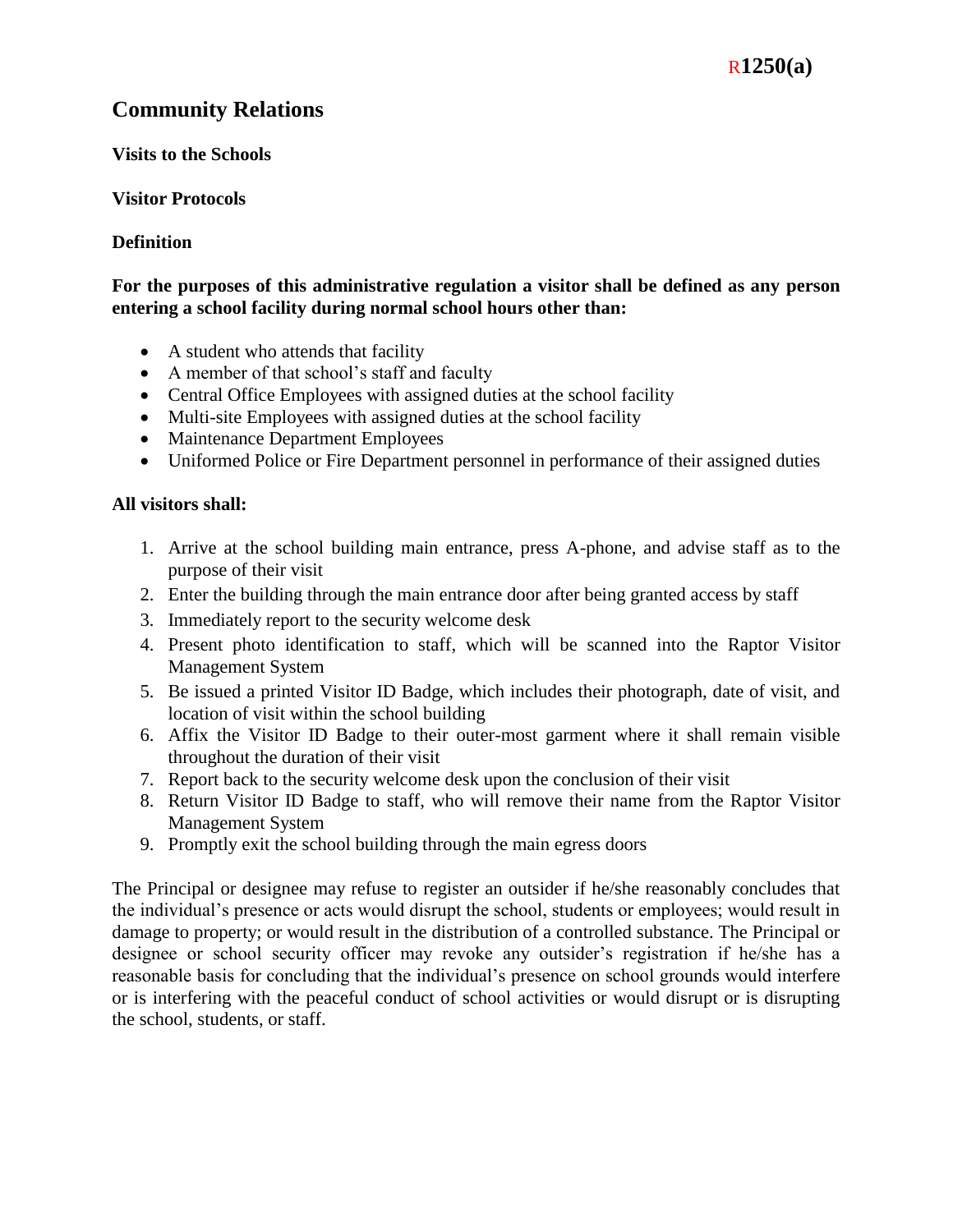## **Visits to the Schools**

## **Visitor Protocols** (continued)

## **Visitors entering the building at locations other than the designated visitors' entrance shall be:**

- 1. Stopped by staff, who will immediately summon security personnel
- 2. Delay at the area of contact until arrival of security personnel
- 3. Escorted by the security personnel to the welcome desk, or outside the building if warranted
- 4. Requested to provide photo identification and reason for visit
- 5. Processed as a visitor according to number 4 through 9 above

## **Visitors who refuse to identify themselves shall be considered trespassers. Staff shall:**

- 1. Immediately summon a school administrator (or designee) and the SRO or SRO (if applicable)
- 2. The administrator (or designee) upon evaluation of the situation may:
	- a. Contact the Police Department
	- b. Direct the individual(s) to leave the building immediately with an escort from security personnel or staff
	- c. Consider implementing District emergency response procedures as necessary

### **Special Exceptions to the above:**

### **Special Events (Plays, Concerts, Award Ceremonies, etc.)**

When a special event is planned which will attract large numbers of visitors so as to make the sign-in procedures impractical, the school administration shall designate and mark the appropriate path to the event location (auditorium, APR, gym, media center etc.). Appropriate staff shall be assigned to direct visitor(s) to the event location.

### **Deliveries**

School staff that is expecting the delivery of a package(s) should notify the Main Office. Packages are not to be delivered directly to the staff. All packages shall be delivered to a location as determined by the school administration.

A sign-in log shall be maintained for deliveries required for building operations (such as food, fuel, etc.) to locations other than the Main Office.

Students are not expected to receive mail and/or packages at school. Mail and/or packages for students are to be refused unless prior arrangements have been approved by the school principal.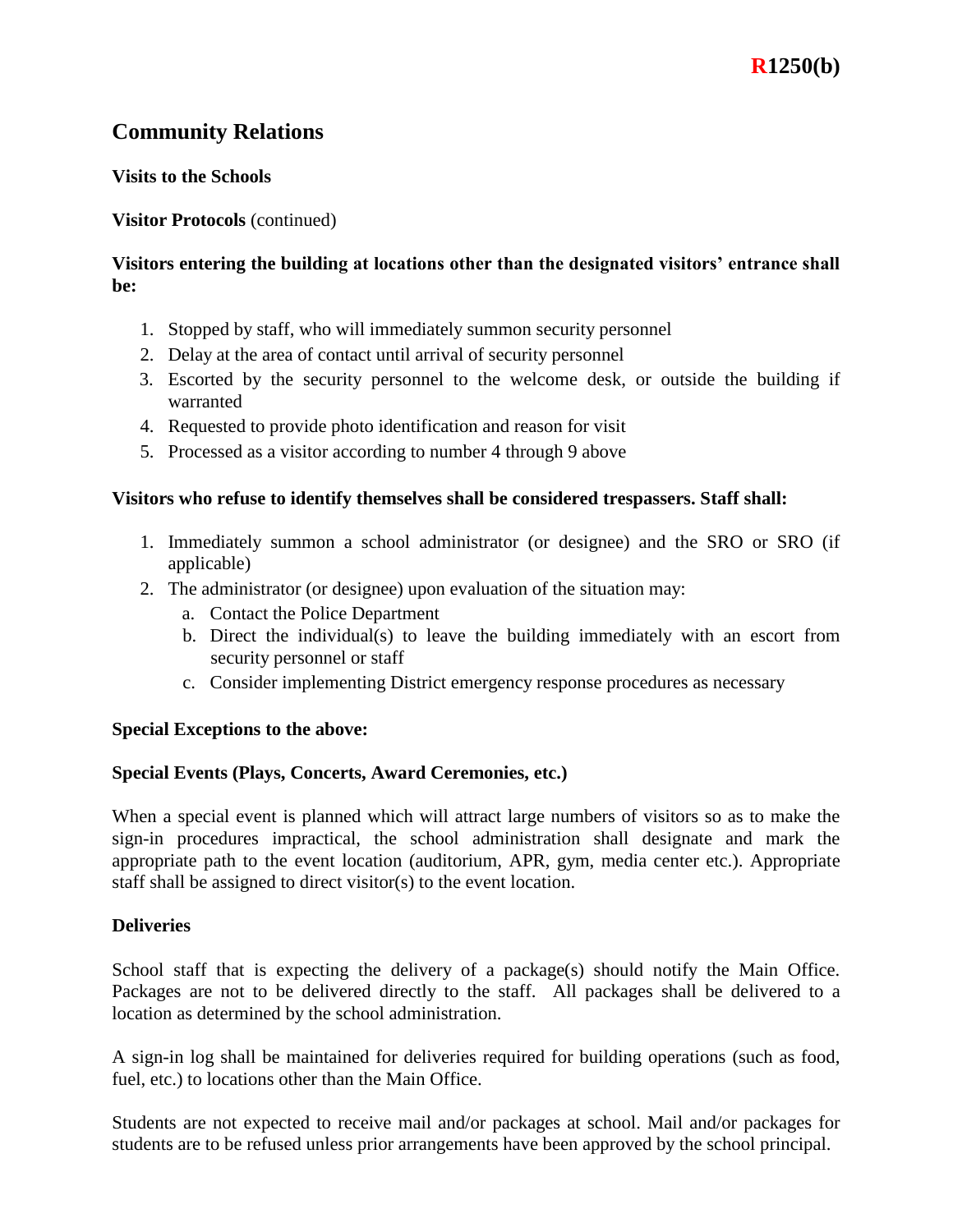## **Visits to the Schools**

## **Visitor Protocols** (continued)

## **Operations**

Maintenance Department Employees shall notify the school administration of their presence within the school facility.

## **Other Board of Education employees without assigned duties at the school facility shall:**

- 1. Enter building at a location identified and approved by the school administration
- 2. Ensure the district-issued photo ID badge is clearly displayed on their person
- 3. Report to the security welcome desk located in the building main lobby
- 4. Provide their district-issued photo ID badge and name to security personnel or staff
- 5. Check out of the building at the security welcome desk at the conclusion of their visit

## **Special Exceptions to the above:**

### **Board of Education members shall:**

- 1. Enter building at location designated by the school administration
- 2. Go to the Main Office
- 3. Sign in the Visitor's Log Book (Visitor Name, Purpose of Visit, Person Visiting)
- 4. Sign out at the end of their visit

### **Classroom Observations:**

When determining whether to approve a request to visit and/or observe student programs the Principal or his/her designee shall consider such factors as (1) the frequency of visits; (2) the duration of the visit; (3) the number of visitors involved; (4) the effect of the visit on a particular class or activity; (5) the age of the students; (6) the nature of the class or programs; (7) the potential for disclosure of confidential personally identifiable student information; (8) whether the visitor has a legitimate educational interest in visiting the school; and (9) any safety risk to students and school staff. The following guidelines shall be followed:

- 5. If the visitor wishes to observe a classroom, the time will be arranged in advance after the Principal has conferred with the teacher. The Principal has the discretion to limit, or refuse, requests for visits and/or observations of student programs in light of the above criteria.
- 6. If the purpose of the classroom visitation is to observe learning and teaching activities, the visitor may be asked to confer with the teacher before and after the observation to enhance understanding of the activities.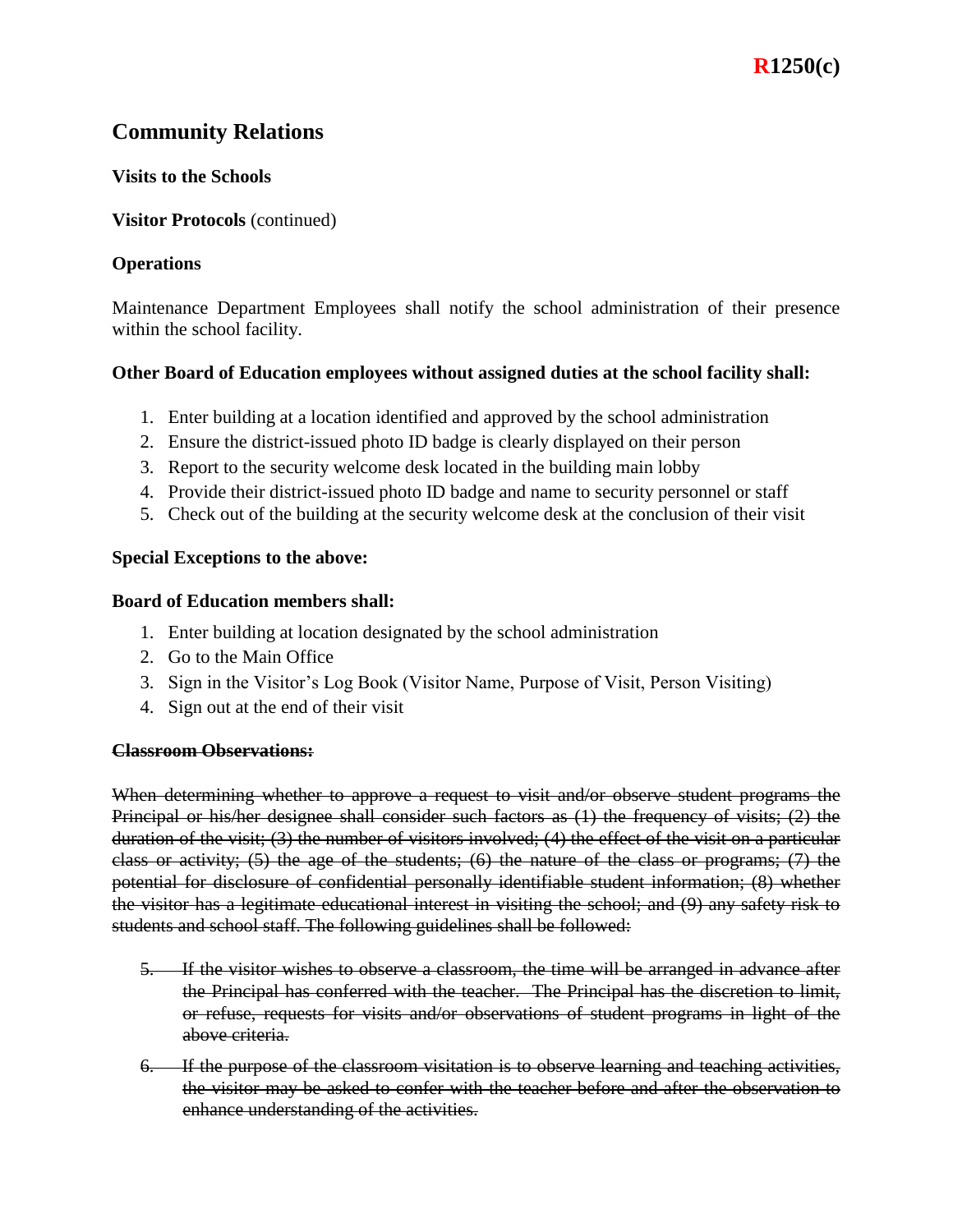#### **Visits to the Schools**

#### **Visitor Protocols** (continued)

- 7. The Principal may withhold approval if particular events such as testing would be adversely affected by a visit. Similarly, if a visitor's presence becomes disruptive, the Principal may withdraw approval, In either case, the Principal will give reasons for the action; and
- 8. If a dispute arises regarding limitations upon or withholding of approval for visits:
	- a. The visitor will first discuss the matter with the Principal;
	- b. If it is not satisfactorily resolved, the visitor may request a meeting with the Superintendent or designee.
	- c. The Superintendent or designee will promptly meet with the visitor, investigate the dispute and render a written decision. The written decision will indicate that the visitor may appeal to the Board of Education to review the limitations imposed.

Regulation approved: May 5, 2015, Effective: July 1, 2015 NEWTOWN PUBLIC SCHOOLS Regulation revised: July 21, 2016 Newtown, Connecticut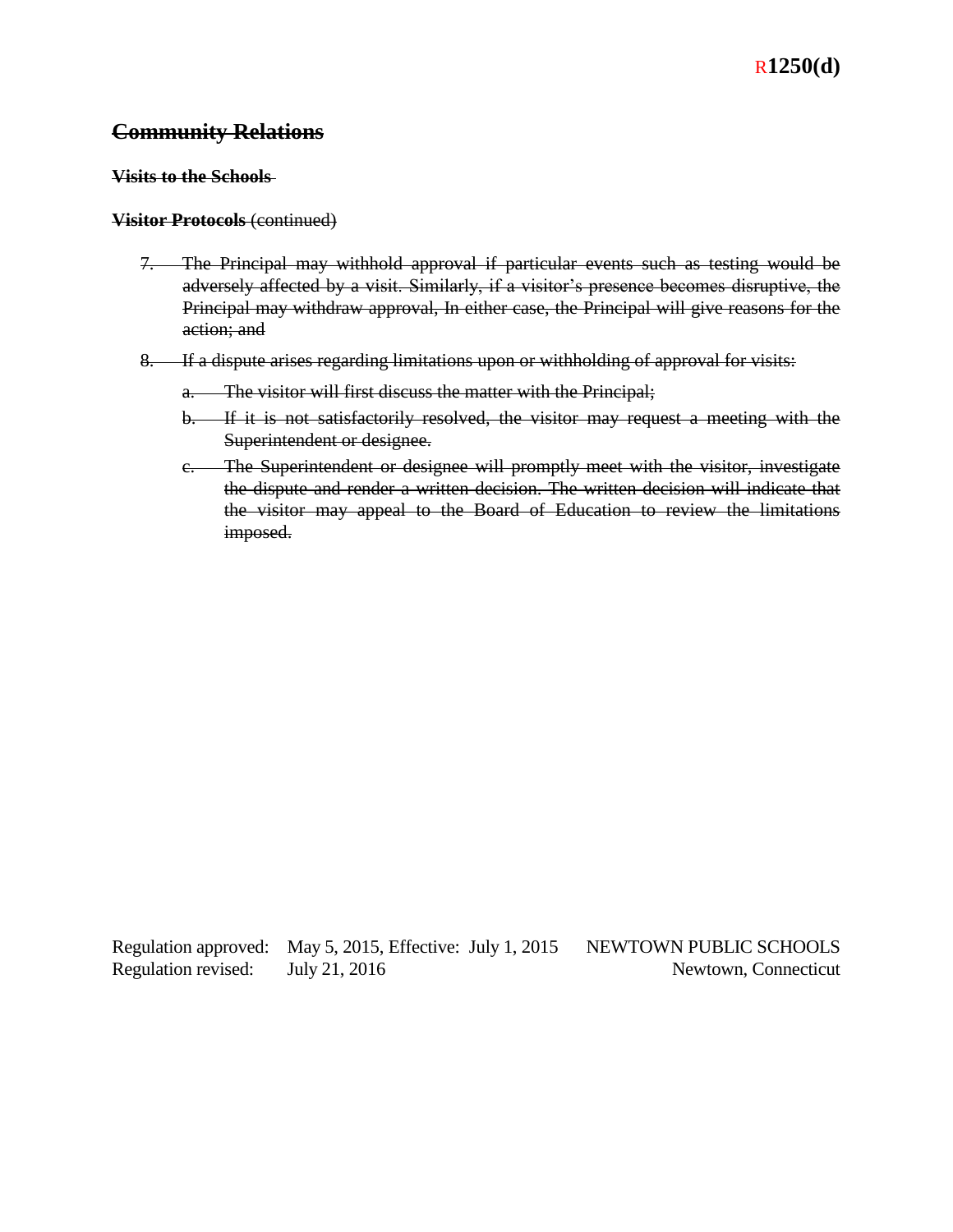## **Business/Non-Instructional Operations**

## **Transportation**

The Board of Education will provide transportation, under provisions of state law and regulation, under contract, for all students who qualify for such service.

The Board of Education is responsible for the efficiency of the school bus system as determined by the selection of bus routes, the scheduling of bus trips, the authorization of bus trips, and the authorization of bus stops.

The Superintendent of Schools is responsible for the execution of the transportation policy and regulations. Subject to Board approval, he/she may delegate this duty to the Director of Business, or another member of his staff.

The Superintendent of Schools, or his/her designee, is responsible for establishing proper standards of safety for the operation of school buses based on those developed by the Commercial Vehicle Safety Division, Department of Motor Vehicles, State of Connecticut, and shall ensure enforcement by the operator.

Parents and/or guardians who opt not to have their children participate in district-provided transportation are responsible for ensuring the safety of their children until their children arrive on school grounds for school each day and upon their departure from school grounds at the end of each school day. This responsibility includes the selection of methods of transportation, walking routes and the provision of supervision that is appropriate to the student's age and maturity at all times.

### **Students in Grades K-8**

The following provisions shall apply to students in Grades K-8. Students who are eligible for district-provided transportation in accordance with Board Policy 3541 and Administrative Regulation 3541 are encouraged to ride buses to and from school. However, parents/guardians may choose to waive the right to such transportation and give permission for their child or children to walk home from school on a daily basis.

Each parent/guardian who wishes to waive district-provided transportation and permit a child to walk home from school must complete, sign and submit a waiver and permission form, using the form provided by the Administration. Such forms shall only be valid for the school year in which they are submitted. In the event that a parent/guardian wishes to revoke such permission at any point during the school year, the parent/guardian must notify the Administration in writing of such decision.

The following provisions shall apply only to students riding the shuttle from Reed Intermediate School (Grades 5-6): 5th and 6th graders may be allowed to walk home on a daily basis after taking the shuttle bus from Reed Intermediate School to the designated elementary school only if their parents/guardians have completed, signed and submitted a waiver and permission form in accordance with the provisions of this policy.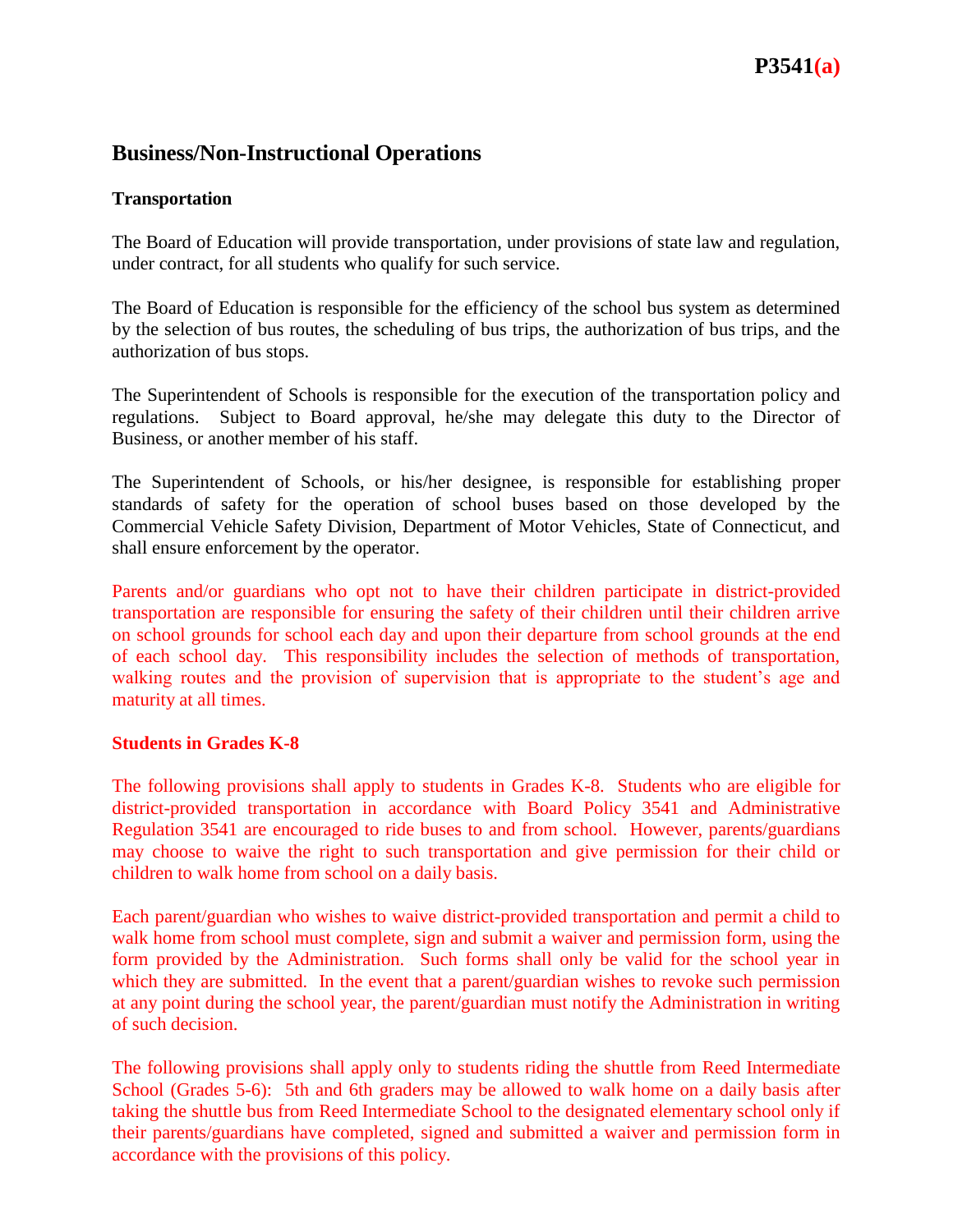# **P3541(b)**

# **Business/Non-Instructional Operations**

# **Transportation**

| Legal Reference: | <b>Connecticut General Statutes</b>                                      |
|------------------|--------------------------------------------------------------------------|
|                  | 10-186 Duties of local and regional boards of education                  |
|                  | 10-220 Duties of boards of education                                     |
|                  | 14-275 Equipment and color of school buses                               |
|                  | 14-275a Use of standard school bus required, when.                       |
|                  | 14-275b Transportation of handicapped students.                          |
|                  | 14-275c Regulations re school buses and motor vehicles used to transport |
|                  | special education students.                                              |
|                  | 14-276a (c) Town/school district may require its school bus operators to |
|                  | have completed a safety training course.                                 |
|                  | 14-280 Letters and signals to be concealed when not used in transporting |
|                  | children. Signs on other vehicles.                                       |
|                  | 20 U.S.C. NCLB Act of 2001, P.L. 107-110, Title I, Section 1116          |
|                  | McKinney-Vento Homeless Education Assistance Act of 2001, P.L. 107-      |
|                  | 110, 42 U.S.C., Sections 11431-11435                                     |

Policy adopted: April 4, 2017 NEWTOWN PUBLIC SCHOOLS<br>Policy revised: Newtown, Connecticut Newtown, Connecticut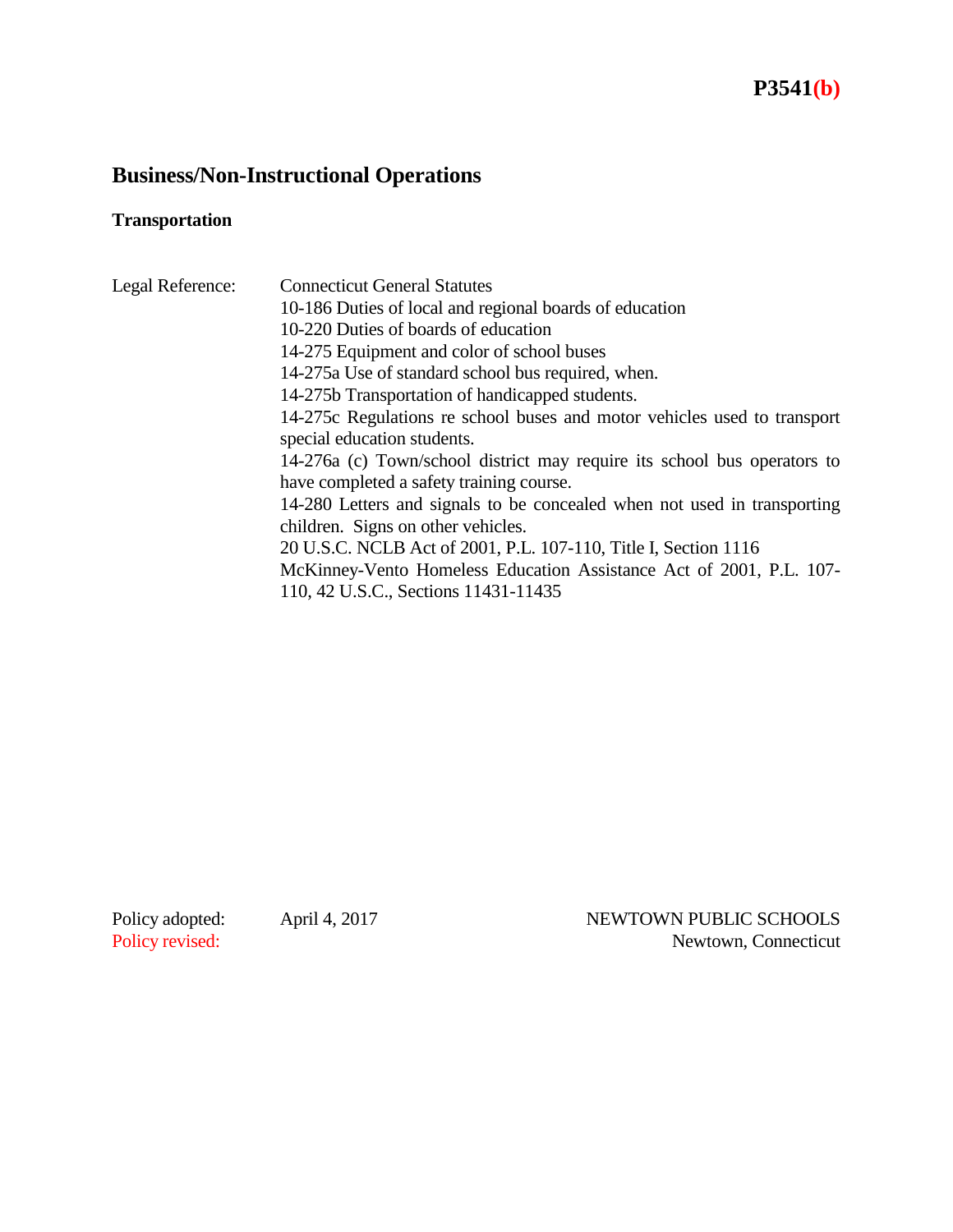## **R3541(a)**

## **Business/Non-Instructional Operations**

#### **Transportation**

#### **Bus Routes**

#### **A. Bus Routes**

On behalf of the Board of Education, the Superintendent of Schools, or his/her designee, will establish bus routes and assign buses to such routes.

#### **B. Bus Stops**

It shall be understood that it is not the intent of the Board of Education to transport every child from his door to school. Bus stops shall be established by the Superintendent, or his/her designee, on the various routes at appropriate points. Bus stops will be reviewed annually and changes made as required by changes in conditions.

#### **C. Limits of Transportation**

The maximum walking distance from a student's property entrance way to the bus pickup point or to school is as follows:

Grades K-8: 1 mile Grades 9-12: 1 1/2 miles

Exceptions to the walking distance limits to a school or a designated school bus pick-up point will be considered under the following conditions:

- 1. Physical disability limitations
- 2. Unusual conditions or hazards along walking location to a designated bus stop

#### **Bus Safety**

#### **A. Safety Rules for Drivers**

- 1. When a bus is on school property and children are present, the driver will not back up a bus until the children are supervised by an adult.
- 2. The driver shall not permit any unauthorized person to occupy the driver's seat, drive the bus, operate the controls, or tamper with the motor while the bus is in service.
- 3. The driver shall never move the bus when children are embarking and disembarking or when they are not seated, and he must see that all doors are closed while the bus is in motion.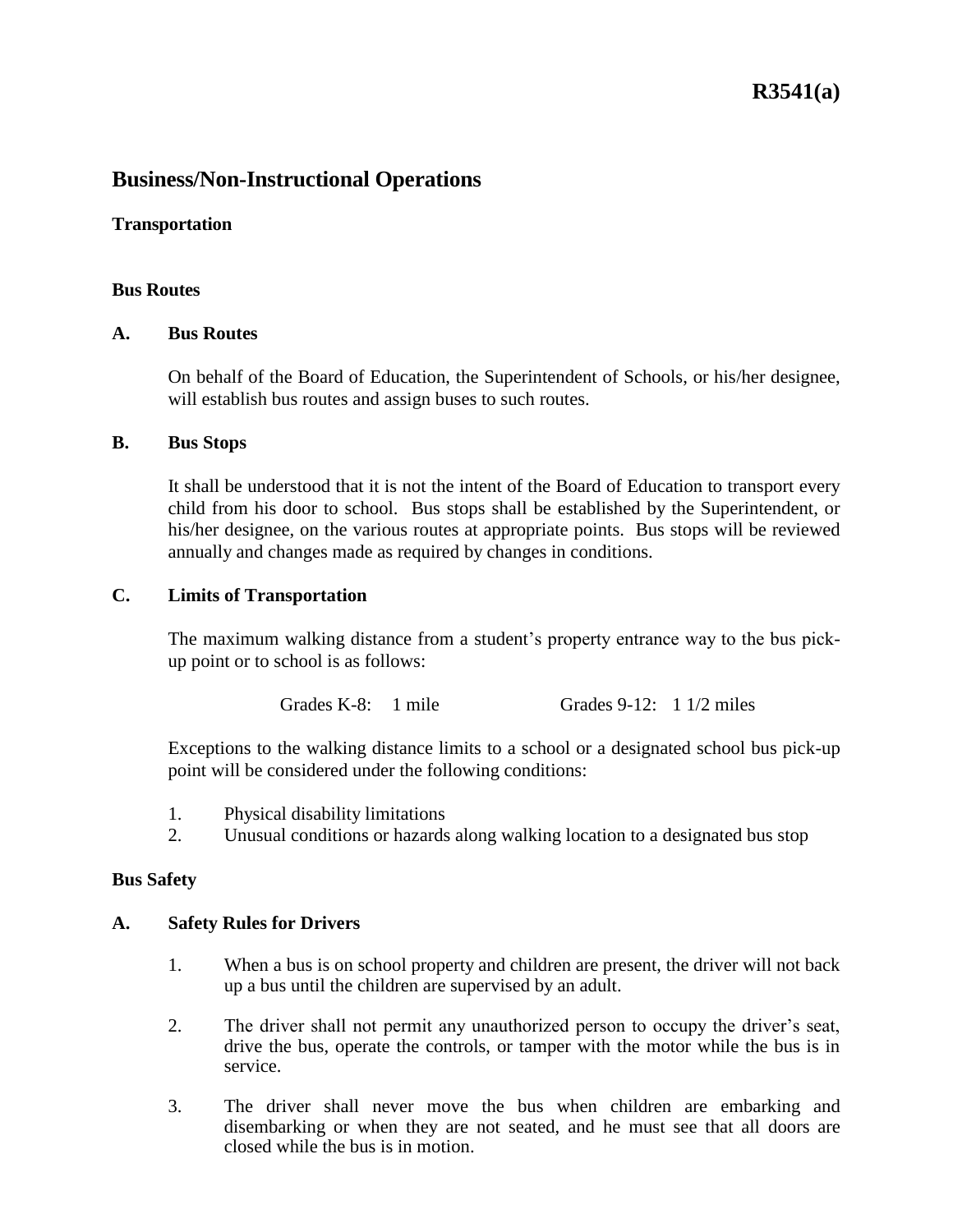## **Business/Non-Instructional Operations**

## **Transportation**

## **Bus Safety** (continued)

- 4. The driver shall signal the children when it is safe to walk in front of a bus or cross the street.
- 5. When possible, and in the safest manner, the driver shall pick up and discharge students only on that side of the State road or highway on which they live. This specifically applies to Routes 6, 25, 34 and 302 only. Exceptions must be authorized by the Superintendent or designee.
- 6. The driver will not allow any unauthorized persons to board the bus.

## **B. Student Behavior**

When a bus driver believes the conduct and behavior of a student may endanger the safety of the bus or its passengers, he has the authority to return the student to school on an afternoon run. If a disturbance occurs on a morning bus run, all passengers will be brought to school. On both runs, the driver must immediately report the incident to the Bus Supervisor or school Principal. The Principal will determine appropriate disciplinary action, including curtailment of bus privileges.

### **C. Student Safety Rules**

- 1. All students waiting for buses are to wait quietly, without running and/or playing in the designated area.
- 2. Students must form an orderly line prior to entering the assigned bus.
- 3. Before leaving the area to re-enter the school, to go to other parts of the school property, or to leave the school property and then return for transportation, students must have permission from staff who are supervising the loading area.
- 4. Students will enter/leave the bus without hurrying or pushing.
- 5. Every student must be seated immediately upon entering the bus and remain seated until the bus comes to a full stop at the point where the student disembarks.
- 6. Students will not block or obstruct an entrance or exit with books, instruments, or other equipment.
- 7. Feet must be kept on the floor and out of the aisle.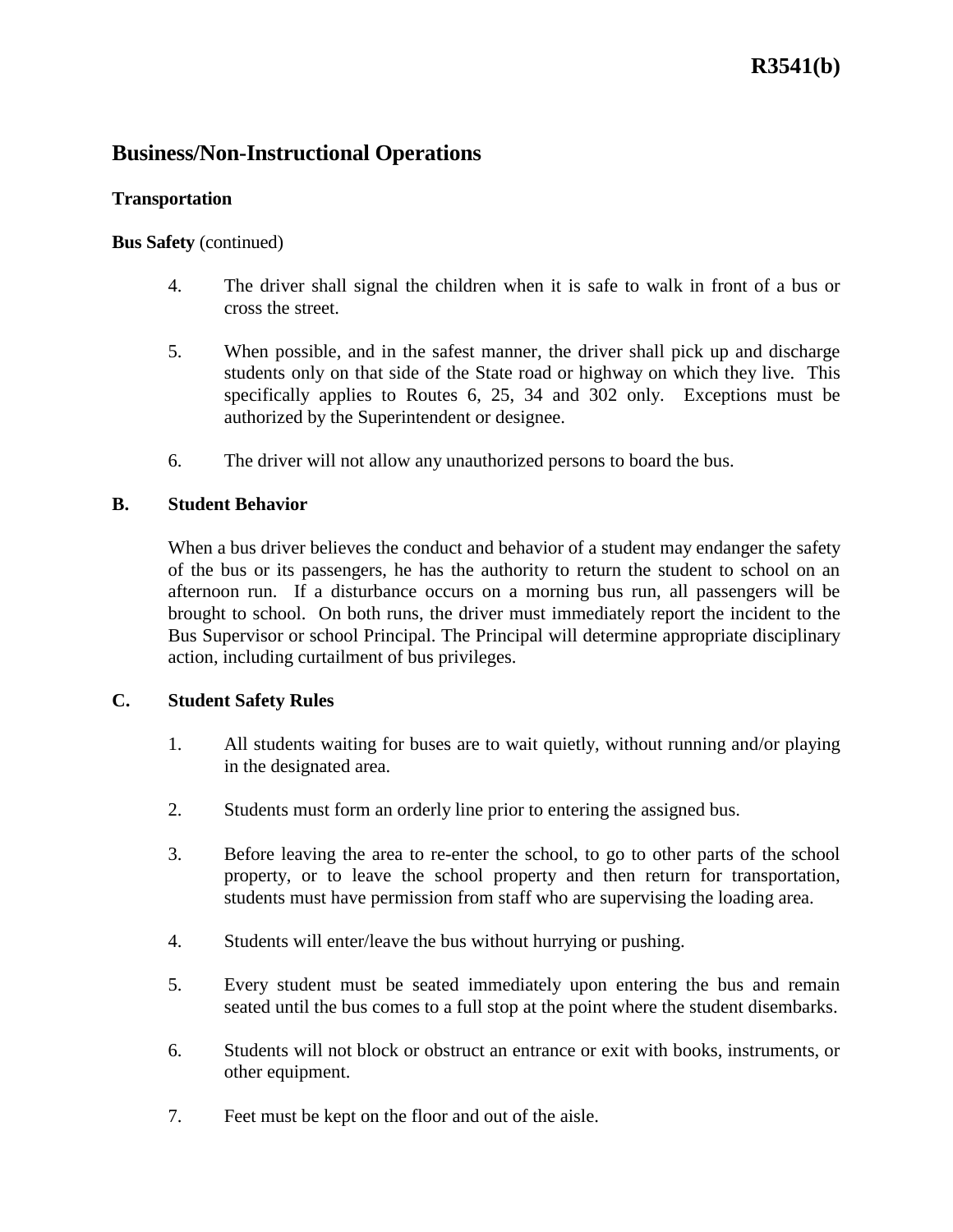# **R3541(c)**

## **Business/Non-Instructional Operations**

### **Transportation**

## **Student Safety Rules** (continued)

- 8. Students will at no time or in any manner cause any disturbance that will distract the bus driver's attention and/or endanger the occupants of the bus.
- 9. Students will refrain from loud talking and shouting while on the bus.
- 10. Students must not throw or shoot objects in the bus.
- 11. No student shall mark or damage a school bus or leave waste material on the bus.
- 12. There shall be no eating on school buses.
- 13. The use of obscene or profane language is strictly forbidden.
- 14. Students disembarking buses on the opposite side of the road from their homes should cross in front of the bus and walk at least ten feet away from the bus bumper. When they reach the roadside they must stop, look up and down the road for cars approaching from either direction, and proceed only on a signal from the bus driver. Exceptions for safety reasons may be allowed.
- 15. Students shall not bring any items on the school bus that can endanger others, or that could disrupt the environment necessary for proper bus safety.
- 16. Violation of any of these regulations will be reported by the appropriate school administrator to parents or guardians. If bus safety violations continue, parents or guardians will be advised that a loss of bus transportation or suspension from school may be a consequence under student disciplinary.

## **D. Loading and Unloading**

First consideration shall be given to the safety of the students when establishing bus stops, loading and unloading buses, and in all other phases of school bus transportation.

Supervision for loading and unloading buses will be provided under the direction of the building principals at the elementary schools, the 5/6 school, and the middle school. The high school will only provide supervision for loading buses.

## **E. Picking Up and Discharging Passengers**

Bus routes will be designed to pick up and discharge children in a safe and appropriate manner.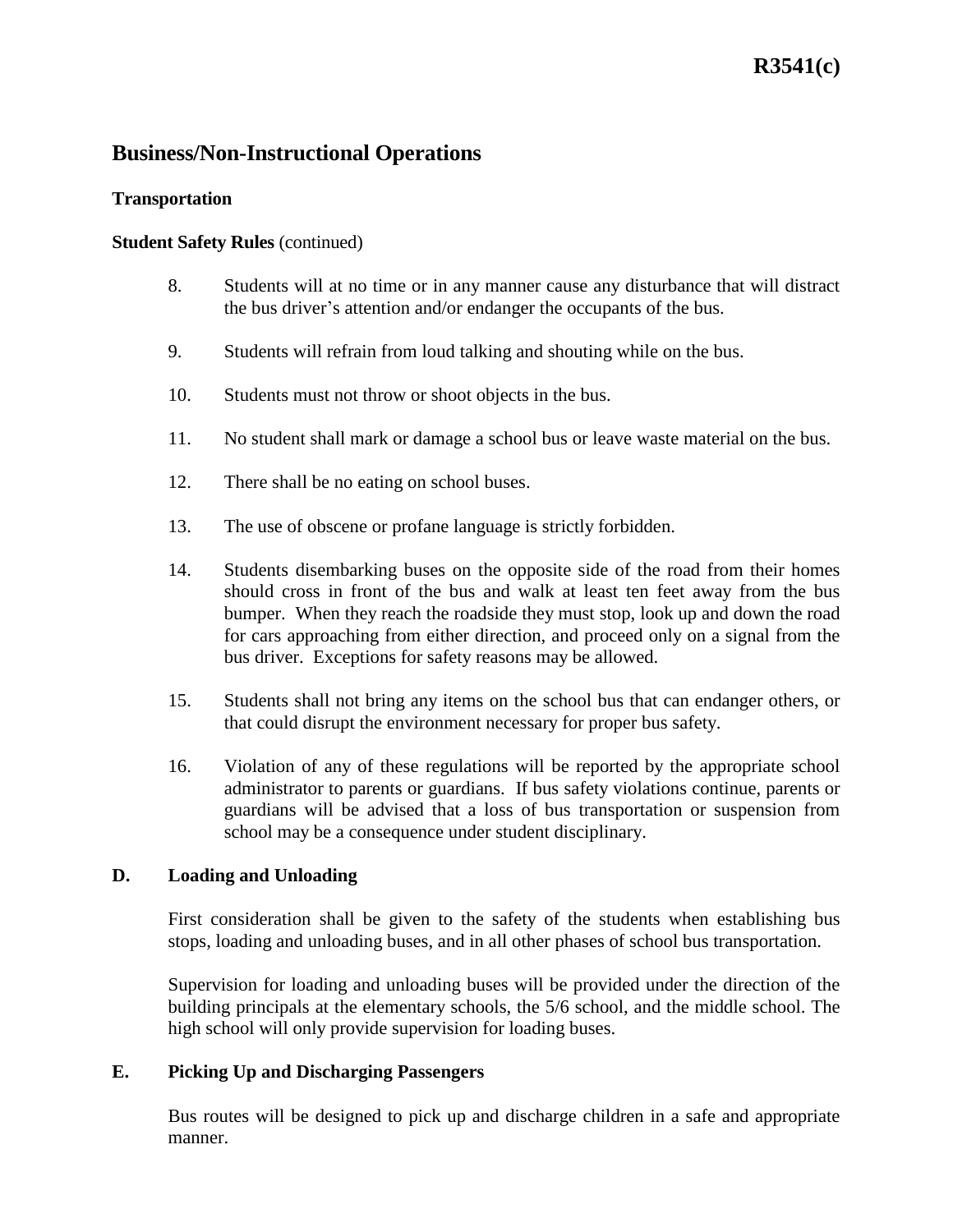# **Business/Non-Instructional Operations**

**Transportation**

**Student Safety Rules (continued)** 

## **F. Eligible Riders**

Only students and individuals designated by the administration may ride on school buses.

| Legal Reference: | <b>Connecticut General Statutes</b>                                                                                  |
|------------------|----------------------------------------------------------------------------------------------------------------------|
|                  | 10-186 Duties of local and regional boards of education                                                              |
|                  | 10-220 Duties of boards of education.                                                                                |
|                  | 14-275 Equipment and color of school buses                                                                           |
|                  | 14-275a Use of standard school bus required, when.                                                                   |
|                  | 14-275b Transportation of handicapped students.                                                                      |
|                  | 14-275c Regulations re school buses and motor vehicles used to transport<br>special education students.              |
|                  | 14-276a (c) Town/school district may require its school bus operators to<br>have completed a safety training course. |
|                  | 14-280 Letters and signals to be concealed when not used in transporting<br>children. Signs on other vehicles.       |
|                  | 20 U.S.C. NCLB Act of 2001, P.L. 107-110, Title I, Section 1116                                                      |
|                  | McKinney-Vento Homeless Education Assistance Act of 2001, P.L. 107-<br>110, 42 U.S.C., Sections 11431-11435          |